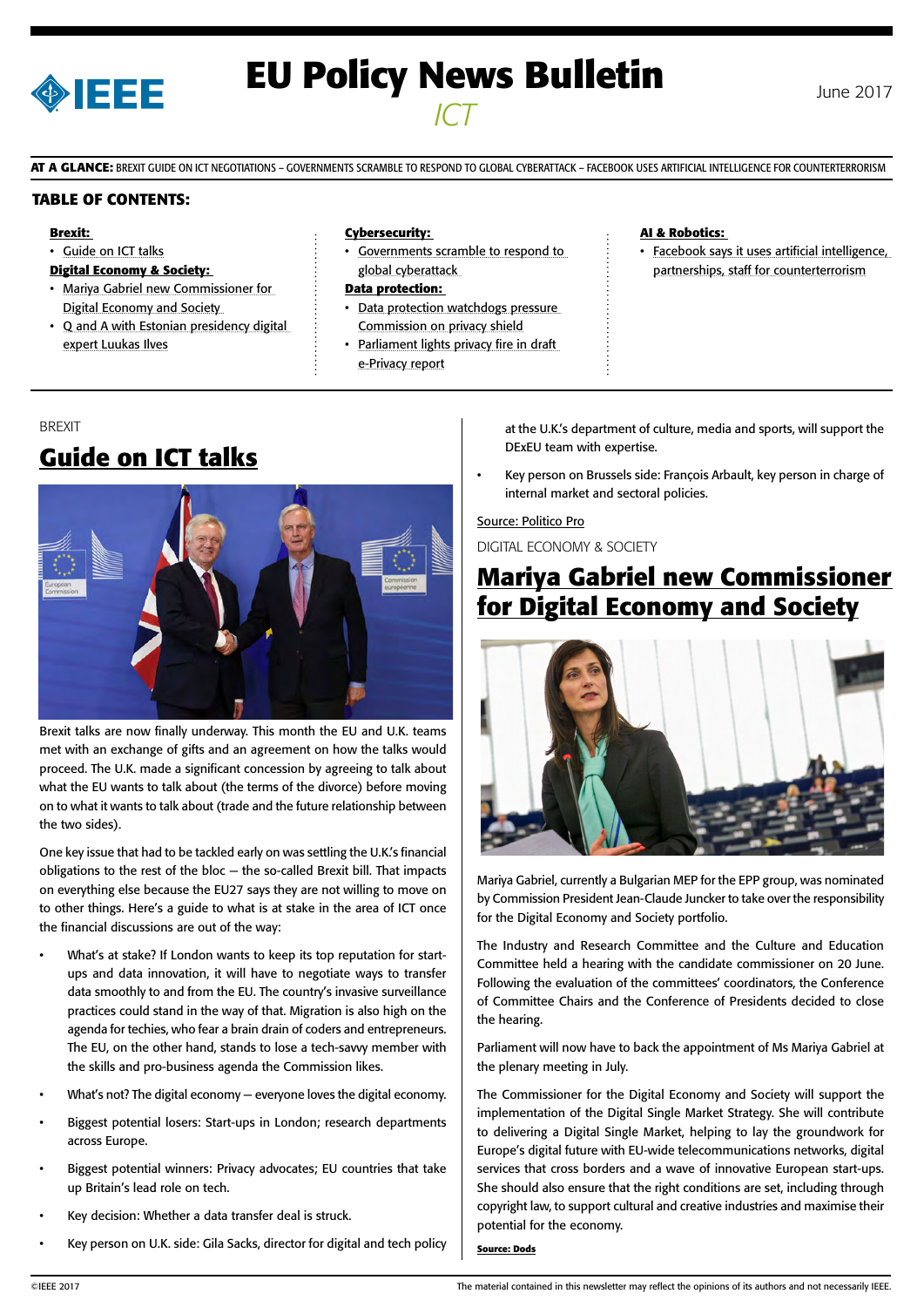# <span id="page-1-0"></span>**Q and A with Estonian presidency digital expert Luukas Ilves**



Estonia wants to set an e-example for Europe. Digital will be a running theme throughout Estonia's presidency of the Council of the EU, which will start on 1 July. The country plans to launch a virtual reality hub in the Council building in Brussels, put self-driving buses on the streets of Estonia's capital Tallinn and organized a special Digital Summit with EU leaders.

#### *But what can this e-presidency hope to achieve?*

In an interview with Politico, Luukas Ilves, the Estonian permanent representation's counselor for digital affairs, explains Estonia's digital priorities and how these overlap with the Commission's digital single market strategy.

Ilves says the presidency hopes to make progress on the European Electronic Communications Code, copyright, the free flow of data and cybersecurity. He also emphasizes the need for closer cooperation with the Commission, particularly on security issues.

#### *What themes will you explore during your presidency?*

The general chapeau we have is the free movement of data. We really think of that in a broad sense. It isn't specifically about [the Commission's initiative on the free flow of data. Not having geo-blocking is free movement of data, having Gigabit internet is free movement of data. It's a political goal. We want to put it on the table to see if it makes sense to look at the free movement of data as something longer-term in the same way as we have with the existing four freedoms. We'll see how much traction that gets.

#### *Which policy files will top the priority list?*

The two toughest files, that we have to do a lot of work on but that we're not going to deliver a conclusion on, are clearly copyright and telecoms [reform]. A lot of the low-hanging fruit from the [digital single market strategy] has now been picked, and we have the tough, difficult files.

#### *How are you dealing with the issues surrounding the telecoms proposal? There has been a lot of pushback from member countries.*

Right now, it's a bit of a red herring to focus just on the [European Electronic Communications] Code. Is the 5G rollout that's supposed to happen over the next few years going to happen as quickly, as thoroughly and as consistently across Europe as it could? One of the things we will be doing in parallel to the negotiations of the code is to say, "*Ok, let's talk about what we can actually do with the existing mechanisms.*" The code is not going to be law for a few more years because of transposition deadlines. What member states have all said in the past on these negotiations is, "*Look, we have the legal toolbox that we need already so we don't need further formal legal coordination*."

*Tell us how the presidency is working with Digital Vice President Andrus Ansip's cabinet and the Commission? Clearly you have strong connections [since Ansip is the Estonian commissioner].*

There's a lot [of cooperation.] We definitely keep each other closely apprised of what we're working on. What is clear is that, given how quickly things are moving in cyber, it's really important to have open-minded communication and not just rely on the formal processes. [The Commission plans to release their renewed cybersecurity strategy in the fall.]

We've seen in previous negotiations on cyber that … the Commission is a black box and they put their proposal on the table, then the member states are locked out. We saw this on the Directive on Security of Network and Information Systems, [which came into force last year.] There were really strong red lines on national security and sovereignty that maybe could've been overcome. What that really requires is for member states to have a hand in the nuances of how a mechanism gets designed.

*One of the EU's biggest problems is failing to translate its achievements into a real-world context. Is there one file that could be the new roaming?* 

I'll be honest, I think we're playing a long game here. I would say that a lot of what we want to accomplish is feel-good digital. I mean, look, [telecoms] access regulation will be boring regardless. We would say that all the stuff on e-government is ultimately a feel-good thing but, on the other hand, doing the underlying work, building up electronic identity infrastructure in a country, for example, doesn't happen overnight.

**Source: Politico Pro**

#### **CYBERSECURITY**

### **Governments scramble to respond to global cyberattack**

Last month a second outbreak of ransomware in less than two months highlights how vulnerable Europe remains to cyberattacks, despite repeated commitments by officials to boost cybersecurity.



Security experts were working around the clock to analyze the ransomware — dubbed *NotPetya* for its similarities to a previous attack — which disrupted Kiev's airport along with banks, transport networks and energy supplies across Europe.

The ransomware hit computer systems in at least 65 countries, according to Microsoft. Ukraine was most severely affected but the malware also spread in Germany, Russia, the United States, the United Kingdom and across the globe.

Organizations that had to partially shut down included Russian energy firm Rosneft, Ukrainian energy firms Ukrenergo and Kyivenergo, Danish transport company Maersk, U.S. pharmaceutical firm Merck and parts of the Ukrainian government. Even some computers in the Chernobyl nuclear facility were infected.

The attack comes just weeks after the similar "WannaCry" crisis crippled hundreds of thousands of computers globally in May.

"*If WannaCry was a viral cold/influenza, the current attack is like a severe disease spreading at a much slower pace, the virus is more disruptive but the damage affects less people*," said one European security official, speaking on condition of anonymity.

At the European Commission, spokesperson Margaritis Schinas said the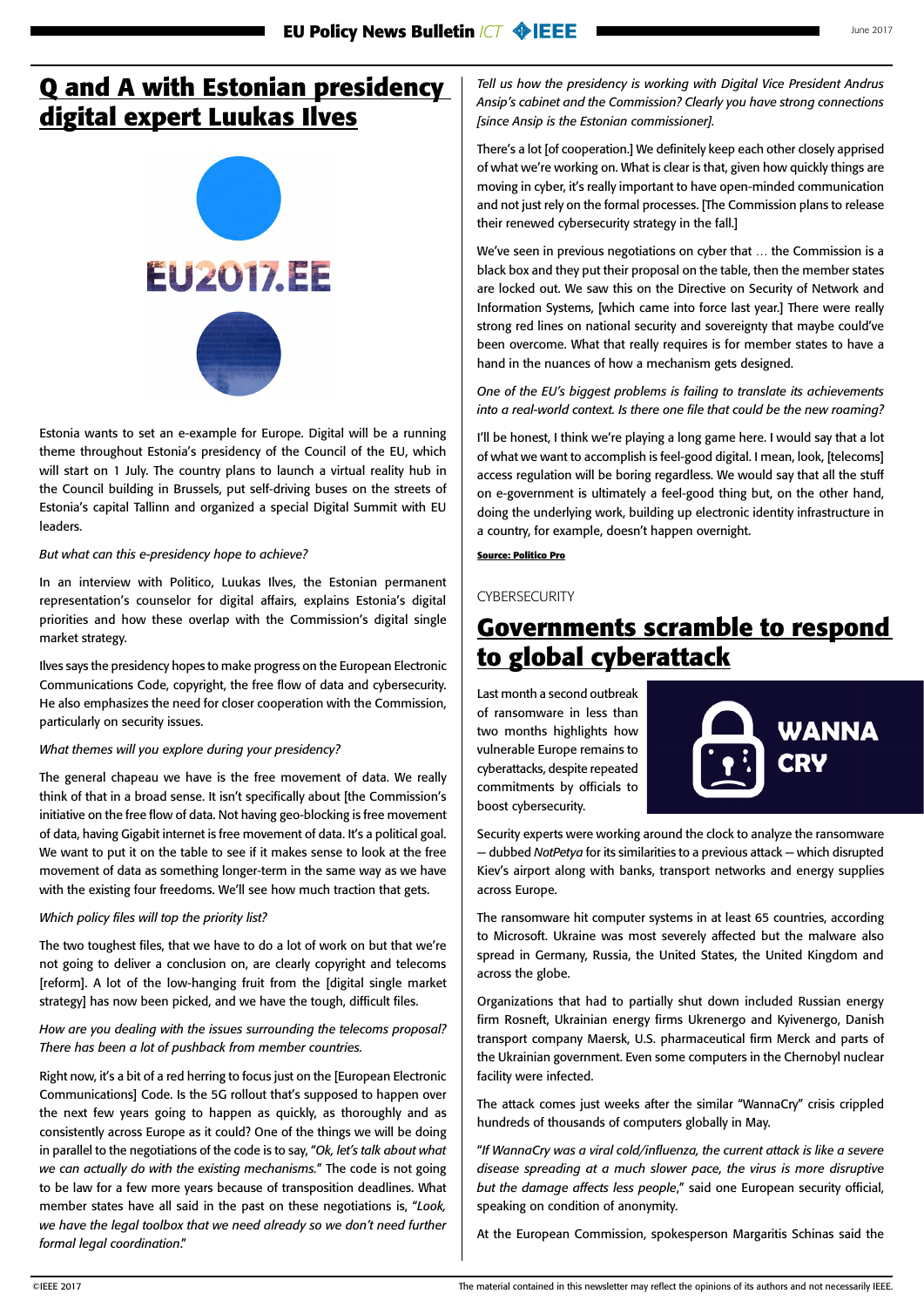<span id="page-2-0"></span>latest attacks "*show we need more awareness about cyberthreats and more action by all actors involved*."

The trouble is that governments and lawmakers remain puzzled over how to prevent such attacks.

The European Union last year adopted its first piece of hard legislation on cybersecurity. The "Network Information Security Directive" aims to secure "critical infrastructure" such as energy and transport networks, banking and health care IT.

In past years, governments across Europe have set up cybersecurity centers to help fight cybercrime and hackers attacking their systems. The NIS Directive asks them to draft a strategy, too, to figure out how to respond to cyberthreats.

So far, progress has been slow, and some have questioned how serious EU countries are about making sure the Commission's recommendations are implemented. "*The question is whether people will do genuine and serious enforcement,*" said Ilias Chantzos, senior director for government affairs at cyberfirm Symantec.

Other experts point out that governments don't always provide strong examples when it comes to cybersecurity, which requires, among other things, ensuring software remains up to date.

This week, reports showed the U.K.'s largest warship runs the Windows XP operating system, software that hasn't been supported by Microsoft for years. Belgian police have complained of having to fight a growing terrorism problem with outdated IT. London's Metropolitan Police struggles with the same issue. The European Parliament recently switched from Windows XP to Windows 7 — an operating system that dates back to 2009.

Most European governments are in the first stage of protecting themselves from hackers, Eugene Kaspersky, founder of the global cyberfirm, said in a recent interview. "*They have a definition of the critical infrastructure, a definition of the tools*," he said. "*But they still need to protect the systems and then to implement it*."

That's the hard part, he added.

"*A lot of these attacks really require training [to prevent]*," said James Norton, a cybersecurity consultant and former deputy assistant secretary at the U.S. Department of Homeland Security. Few companies and governments, he added, invest in the necessary training.

On Wednesday, security experts were still looking for the mastermind behind the NotPetya attack. There were some indications that the malware had targeted Ukrainian networks — but none could say with certainty who did it.

In the case of the WannaCry outbreak last month, some firms and, reportedly, the U.S. National Security Agency, linked the malware to the North Korean government.



**WannaCry 2.0** 

Since Petya caused the most damage in Ukraine, researchers are looking at potential links to Russia.

Some have raised question over whether the malware, which asked for \$300 in exchange for decrypting the files on infected computers, was meant to make money at all.

"*We're trying to figure out how targeted it is, or not*," said an employee at a global cybersecurity firm who asked not to be named because the investigation was ongoing. "*You'd imagine this to pop up in places where people have \$300*," the source said. "*Ukraine doesn't come to mind*."

#### **Source: Politico Pro**

DATA PROTECTION

### **Data protection watchdogs pressure Commission on privacy shield**



European data protection watchdogs asked the European Commission to take a stronger stance toward the U.S. on privacy protections.

The Article 29 Working Party of data protection authorities sent a letter to the Commission outlining what they want to see in the EU-U.S. data transfer deal "privacy shield."

Watchdogs want "precise evidence" on how the U.S. intelligence services gather data, and an explanation from U.S. authorities on when the Trump administration will fill vacant positions of officials in charge of EU citizens' data protections, it said in a press release.

The privacy shield deal was struck a year ago and will be discussed when the Commission visits Washington in September.

The data protection authorities' request clashes with the Commission's plan for the privacy shield's first annual review, which the Commission has said will focus on minimizing any deterioration in protections. Getting more privacy protections "is not our starting position," a high-level Commission official said in May.

**Source: Politico Pro**

### **Parliament lights privacy fire in draft e-Privacy report**

The European Parliament's rapporteur for the draft e-Privacy Regulation raised the stakes on privacy rules for electronic communications, in her [draft report](http://www.europarl.europa.eu/sides/getDoc.do?pubRef=-%2f%2fEP%2f%2fNONSGML%2bCOMPARL%2bPE-606.011%2b01%2bDOC%2bPDF%2bV0%2f%2fEN) published.

Marju Lauristin, the Estonian MEP tasked with guiding the bill through